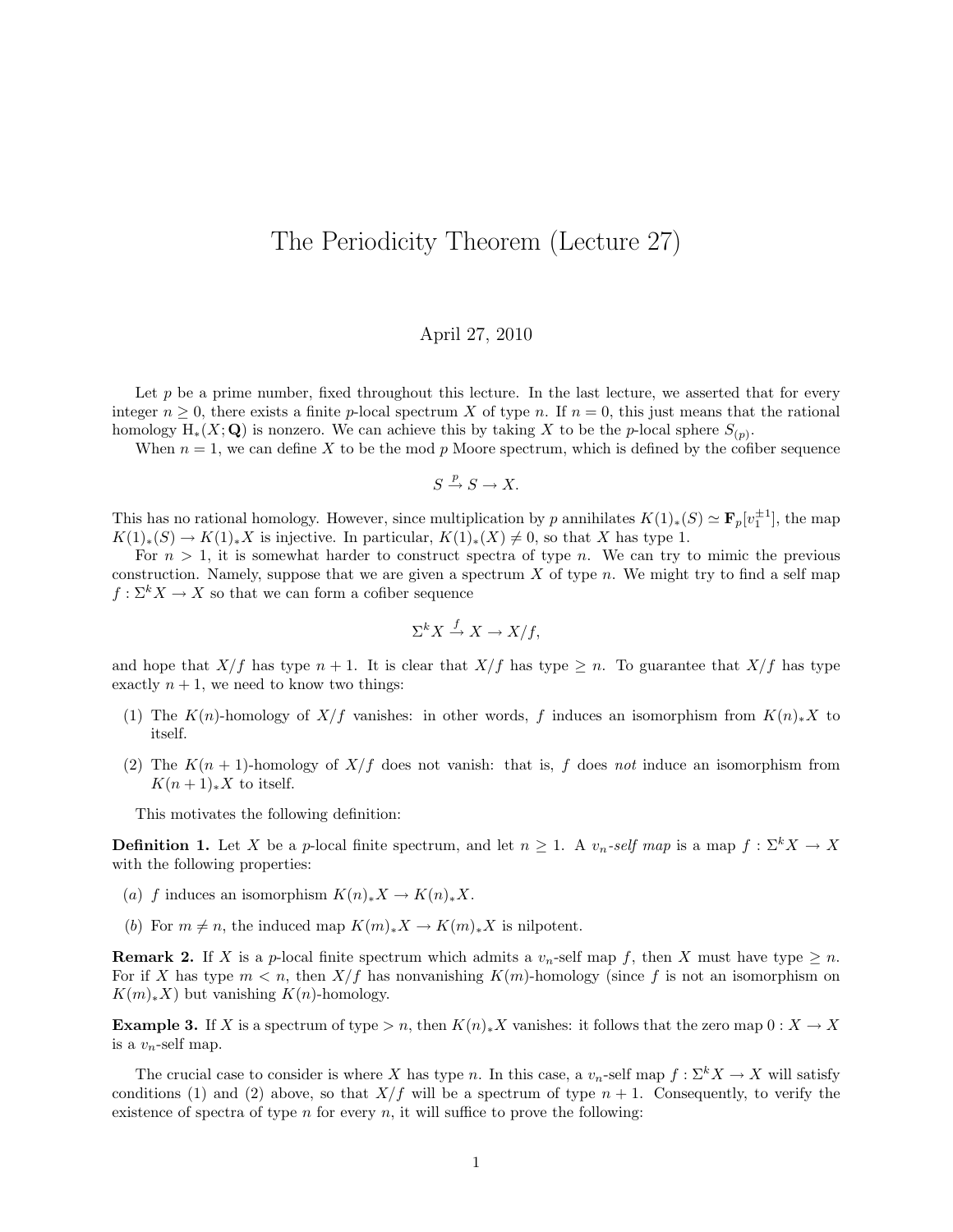**Theorem 4** (Periodicity Theorem). Let X be a finite p-local spectrum of type  $\geq n$ . Then X admits a  $v_n$ -self map.

It will be useful to reformulate the notion of a  $v_n$ -self map. If X is a finite p-local spectrum, then  $R = X \otimes DX$  has the structure of a ring spectrum. Moreover, giving a self map  $\Sigma^k X \to X$  is equivalent to giving an element of  $\pi_k R$ . The condition of being a  $v_n$ -self map translates as follows:

**Definition 5.** Let R be a p-local ring spectrum. An element  $x \in \pi_k R$  is a  $v_n$ -element if the image of x in  $K(m)_*R$  is nilpotent for  $m \neq n$ , and invertible for  $m = n$ .

This is equivalent to saying that left multiplication by x induces a  $v_n$ -self map from R to itself. In particular, it implies that R has type  $\ge n > 0$ , so that the homotopy groups  $\pi_*R$  consist of p-power torsion.

**Lemma 6.** Let R be a finite p-local ring spectrum and let  $x \in \pi_k R$  be a  $v_n$ -element. After raising x to a suitable power, we may assume that  $x \mapsto v_n^a \in K(n)_*(R)$  and  $x \mapsto 0 \in K(m)_*R$  for  $m \neq n$ .

*Proof.* Recall that  $K(m)_*R \simeq H_*(R; \mathbf{F}_p)[v_m^{\pm 1}]$  for  $m \gg 0$ . It follows that x is nilpotent in  $H_*(R; \mathbf{F}_p)$ . Replacing x by a suitable power, we may assume that  $x \mapsto 0 \in H_*(R; \mathbf{F}_p)$  and therefore  $x \mapsto 0 \in K(m)_*R$ for  $m \gg 0$ . Consequently, there are only finitely many integers  $m \neq n$  for which the image of x does not vanish in  $K(m)_*(R)$ . Each of these images is nilpotent; raising x to a power, we may assume that  $x \mapsto 0 \in K(m)_*R$  for  $m \neq n$ .

Note that  $K(n)_*R$  is a finite module over  $\pi_*K(n) \simeq \mathbf{F}_p[v_n^{\pm 1}]$ . It follows that  $(K(n)_*R)/(v_n-1)$  is finite. The image of  $x \in (K(n)_*R)/(v_n-1)$  is a unit, so after raising x to a power we may assume that  $x \mapsto 1 \in (K(n)_*R)/(v_n-1) \simeq \bigoplus_{0 \leq i < 2(p^n-1)} K(n)_iR$ . It follows that  $x \mapsto v_n^a \in K(n)_*R$  for some a.  $\Box$ 

**Lemma 7.** Let R be a  $\mathbf{Z}_{(p)}$  algebra, and let  $x, y \in R$  be commuting elements such that  $x - y$  is torsion and nilpotent. Then  $x^{p^k} = y^{p^k}$  for  $k \gg 0$ .

Proof. We have

$$
x^{p^k} = (y + (x - y))^{p^k} = y^{p^k} + \sum_{0 < i \le p^k} \binom{p^k}{i} y^{p^k - i} (x - y)^i.
$$

If  $(x - y)^{p^a} = 0$ , we can rewrite the right hand side as

$$
y^{p^k} + \sum_{0 < i < p^a} \frac{p^k}{i} \binom{p^k - 1}{i - 1} y^{p^k - i} (x - y)^i.
$$

Each expression  $\frac{p^k}{i}$  $\sum_{i=1}^{k}$  is divisible by  $p^{k-a}$ , and therefore annihilates  $x - y$  if  $k \ge 0$ .

 $\Box$ 

**Lemma 8.** Let R be a finite p-local ring spectrum and let  $x \in \pi_k R$  be a  $v_n$ -element. After raising x to a suitable power, we may assume that x is central in  $\pi_* R$ .

*Proof.* Without loss of generality we may assume that x satisfies the conclusions of Lemma 6. Let  $A =$  $R \otimes DR$ , and let  $a, b \in \pi_k A$  be given by the self-maps of R given by left and right multiplication by x. Then a and b commute. Since A has type  $> 0$ ,  $\pi_* A$  is torsion, so  $a - b \in \pi_k A$  is torsion. We claim that  $a - b$  is nilpotent. To prove this, it suffices to show that the image of  $a - b$  vanishes in  $K(m)_*A$  for every integer m: in other words, the composite maps

$$
R \to K(m) \otimes R \xrightarrow{x \times} K(m) \otimes R
$$

$$
R \to K(m) \otimes R \xrightarrow{x x} K(m) \otimes R
$$

agree. If  $m \neq n$ , this is clear (since  $x \mapsto 0 \in K(m)_*R$ . For  $m = n$ , we are reduced to proving that left and right multiplication by  $v_n^j$  induce the same self-map of  $K(m) \otimes R$ . This is clear, since  $K(n)$  is a homotopy associative ring spectrum in the category of MU<sub>(p)</sub>-modules and  $v_n$  lies in the image of  $\pi_* \text{MU}_{(p)} \to \pi_* K(n)$ .

Lemma 7 gives  $a^{p^j} = b^{p^j}$  for  $j \gg 0$ . Replacing x by  $x^{p^j}$ , we can assume that  $a = b$ , so that left and right multiplication by  $x$  agree. □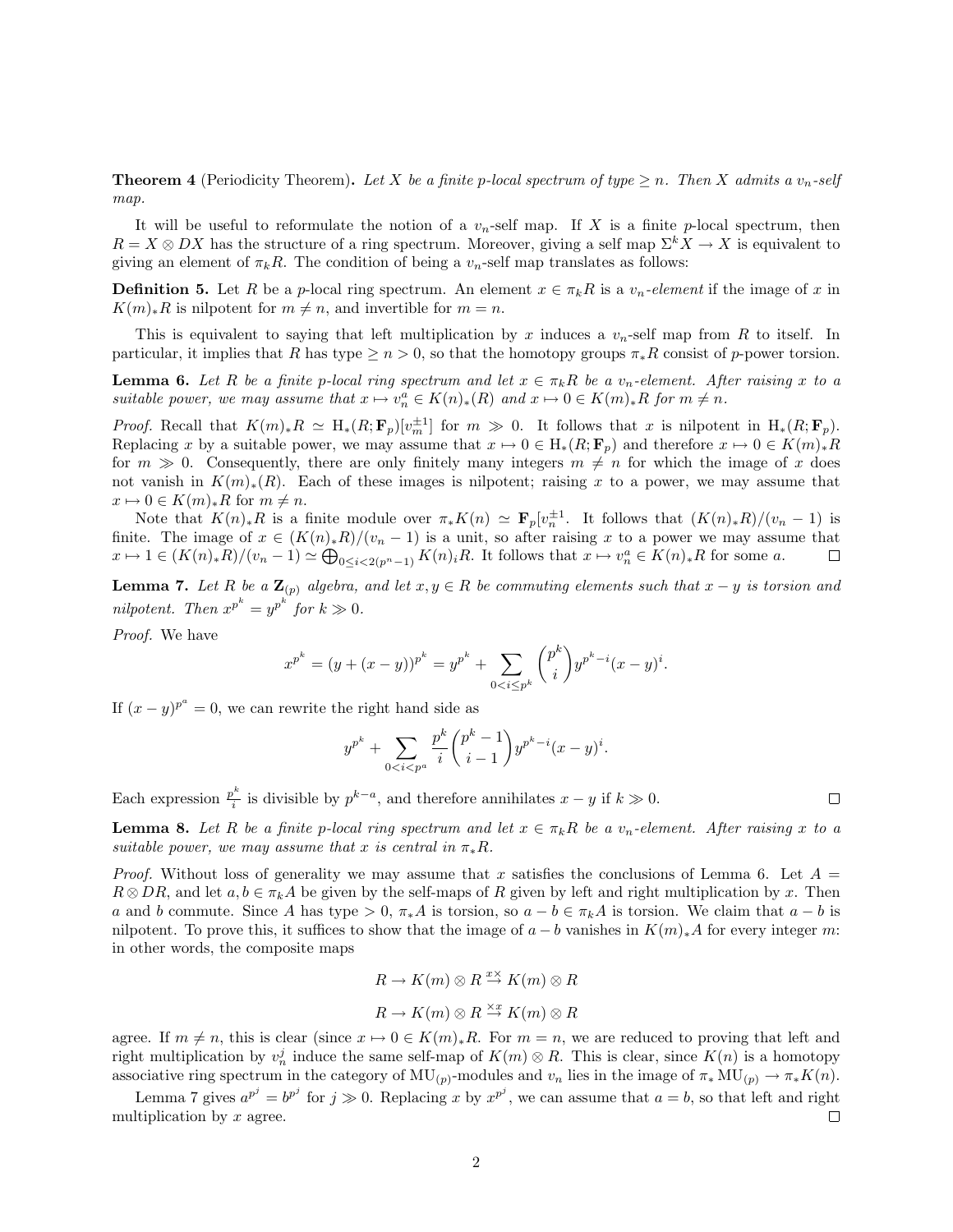**Lemma 9.** Let R be a finite p-local ring spectrum and  $x, y \in \pi_*R$  two  $v_n$ -elements. Then  $x^a = y^b$  for suitable  $a, b > 0$ .

*Proof.* Raising x and y to suitable powers, we may assume that  $x, y \mapsto 0 \in K(m)_*R$  for  $m \neq n$  and  $x, y \mapsto v_n^j \in K(n)_*R$ . Raising to a further power we may assume that x and y commute. Since R is of type  $> 0$ ,  $\pi_*R$  is torsion so that  $x - y$  is a torsion element of  $\pi_*R$ . Then  $x - y \mapsto 0 \in K(m)_*R$  for all m, so  $x - y$ is nilpotent. Using Lemma 7 we conclude that  $x^{p^j} = y^{p^j}$  for  $j \gg 0$ .  $\Box$ 

**Lemma 10.** Let X and Y be spectra which admit  $v_n$ -self maps  $f : \Sigma^a X \to X$  and  $g : \Sigma^b Y \to Y$ . Let  $h: X \to Y$  be any map. Then, replacing f and g by suitable powers, we may assume that  $a = b$  and that the diagram



commutes up to homotopy.

*Proof.* We can view the map h as given by  $e : S \to DX \otimes Y$ . The commutativity of the diagram then amounts to a homotopy  $(Df \otimes id_Y) \circ e \simeq (id_{DX} \otimes g) \circ e$ . Since  $Df \otimes id_Y$  and  $id_{DX} \otimes g$  are two  $v_n$ -self maps of  $DX \otimes Y$ , this identity will hold after replacing f and g by appropriate powers (Lemma 9).  $\Box$ 

**Proposition 11.** Let T be the collection of p-local finite spectra which admit a  $v_n$ -self map. Then T is thick.

*Proof.* It is clear that  $0 \in \mathcal{T}$  and that  $\mathcal{T}$  is closed under suspension and desuspension. We next show that  $\mathcal{T}$ is closed under taking cofibers. Let  $h : X \to Y$  be a map of p-local finite spectra which admit  $v_n$ -self maps  $f$  and  $g$ . By virtue of Lemma 10, we may assume that the diagram



commutes up to homotopy. We may further assume that f and g are zero on  $K(m)$ -homology for  $m \neq n$ .

A choice of homotopy induces a map of cofibers  $x : \Sigma^k(Y/X) \to Y/X$ . We claim that x is a  $v_n$ -self map. Since f and g induce an isomorphism on  $K(n)$ -homology, the associated long exact sequence in homology shows that x induces an isomorphism on  $K(n)$ -homology. For  $m \neq n$ , we have a map of exact sequences

$$
K(m)_{*-k}Y \longrightarrow K(m)_{*-k}(Y/X) \longrightarrow K(m)_{*-k-1}X
$$
  
\n
$$
\downarrow 0
$$
  
\n
$$
K(m)_*Y \longrightarrow K(m)_*Y/X \longrightarrow K(m)_{*-1}X.
$$

It follows that x carries  $K(m)_{*-k}(Y/X)$  into the image of  $\phi$  and that multiplication by x is trivial on the image of  $\phi$ , so that  $x^2$  is trivial on  $K(m)_*Y/X$ .

It remains to prove that  $\mathcal T$  is stable under retracts. Let X and Y be p-local spectra and assume that  $X \oplus Y$  admits a  $v_n$ -self map f. Raising f to a power, we may assume that f vanishes on  $K(m)_*(X \oplus Y)$  for  $m \neq n$  and is given by multiplication by  $v_n^j$  on  $K(n)_*(X \oplus Y)$ . Then the composite map

$$
\Sigma^k X \to \Sigma^k (X \oplus Y) \xrightarrow{f} X \oplus Y \to X
$$

has the same properties, and is therefore a  $v_n$  self map.

 $\Box$